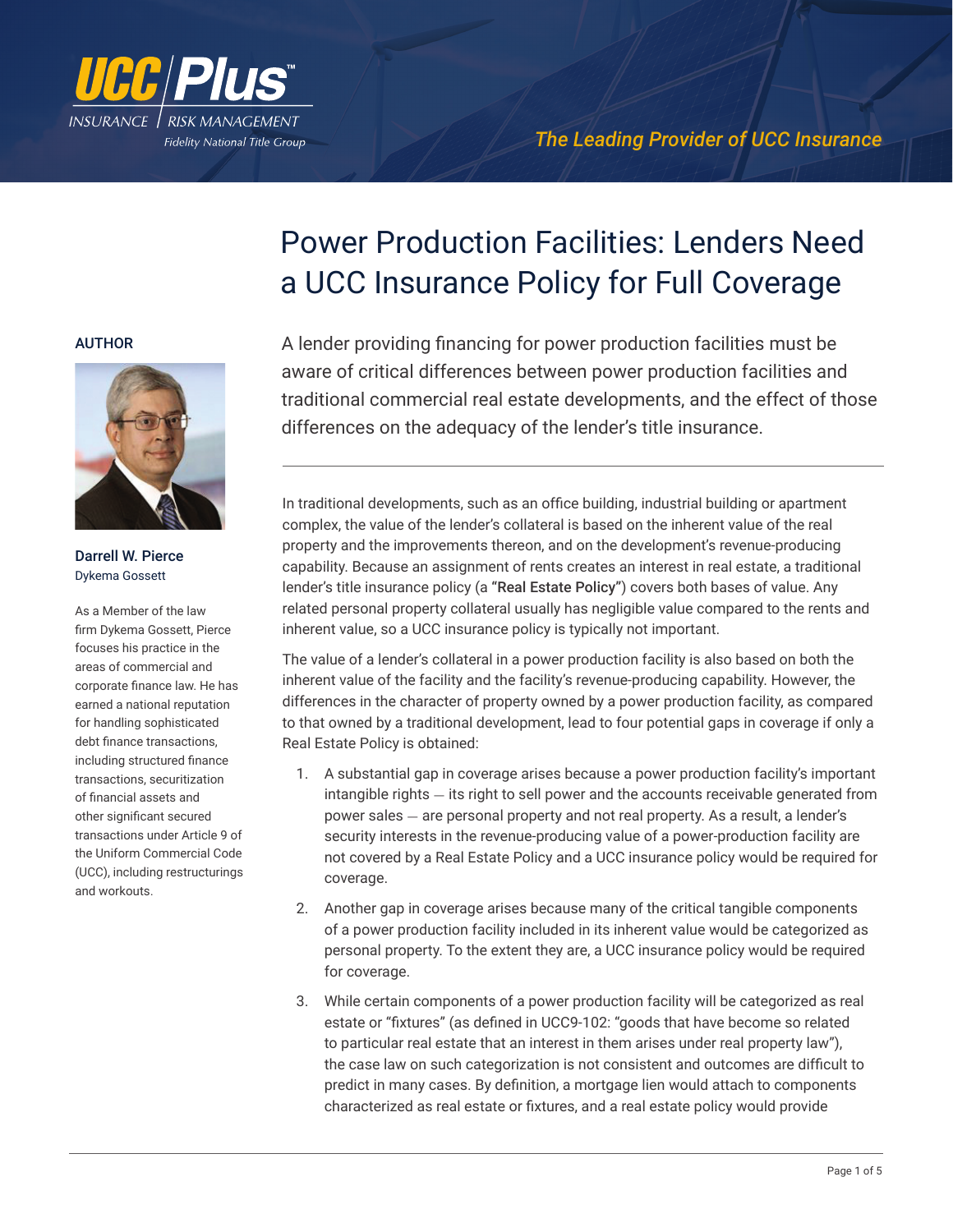coverage, but a lender who relies only on a real estate policy takes the risk that important components might instead be characterized as personal property.

4. Even if a component would certainly be characterized as a fixture (and covered by a Real Estate Policy) once attached to the real estate, (a) a lender who relies only on a Real Estate Policy would lose priority to a competing secured party with a security interest perfected prior to installation where the component is readily removable and not primarily used for the operation of the real estate, and, similarly, (b) a lender who cannot obtain a first priority lien on the relevant real estate will want assurances that it had a perfected security interest in such a component prior to intallation. In both cases, the lender will want assurances, provided only by a UCC insurance policy, with respect to pre-installation security interests.

## A Typical Scenario

A Lender wants to provide financing to a Debtor who wants to construct a solar power production Facility located on Real Estate owned or leased by the debtor. The Lender requires a "blanket" first lien on all of the assets of the Debtor, including all assets that comprise the Facility. The Real Property will be secured by a mortgage/deed of trust on the Debtor's interest in the Real Estate. Some of the tangible assets comprising the Facility ("Components") are attached directly to the Real Estate, some are attached indirectly, and some are not attached at all. As a result, some assets will become real property, some will become fixtures and some will remain personal property. The Debtor has a power purchase agreement ("PPA") under which it will sell the Facility's output of power to the local electrical utility. The Debtor will have a Construction Contract with the contractor for the Facility. The Debtor may have Other Agreements for management services, employee sharing and the like.

The Facility will be assembled in place on the Real Estate and is expected to generate positive cash flow under the terms of the PPA to adequately support debt service on the Lender's loan and all other obligations of the Debtor. Assembly is a significant expense, and removal would also be a significant expense, so the Facility has its greatest value in place as a going concern based on what it can earn under the PPA.

While we will focus on the solar facility example to illustrate these gaps in coverage, the following analysis applies to power production facilities of *all types*. There will be some differences in the characterization of different types of equipment as personal property, a fixture or real property, but all power production facilities present the same potential collateral risks for a lender who only relies on a Real Estate Policy.

#### Three Reasons To Insure All Assets Comprising the Power Production Facility

Lenders want assurance that their collateral coverage is adequate to support their loan and their lien on the collateral is a properly perfected first lien. However, as noted above, there are potential gaps in coverage if a Lender relies only on a Real Estate Policy.

Accordingly, a Facility presents three compelling reasons for a Lender to purchase a UCC insurance policy:

1. Critical elements of the Facility's "going-concern" value, including the PPA, the Construction Contract and Other Agreements, are not covered by a Real Estate Policy. This intangible personal property can only be insured by a UCC insurance policy.

There are potential gaps in coverage if a Lender relies only on a Real Estate Policy.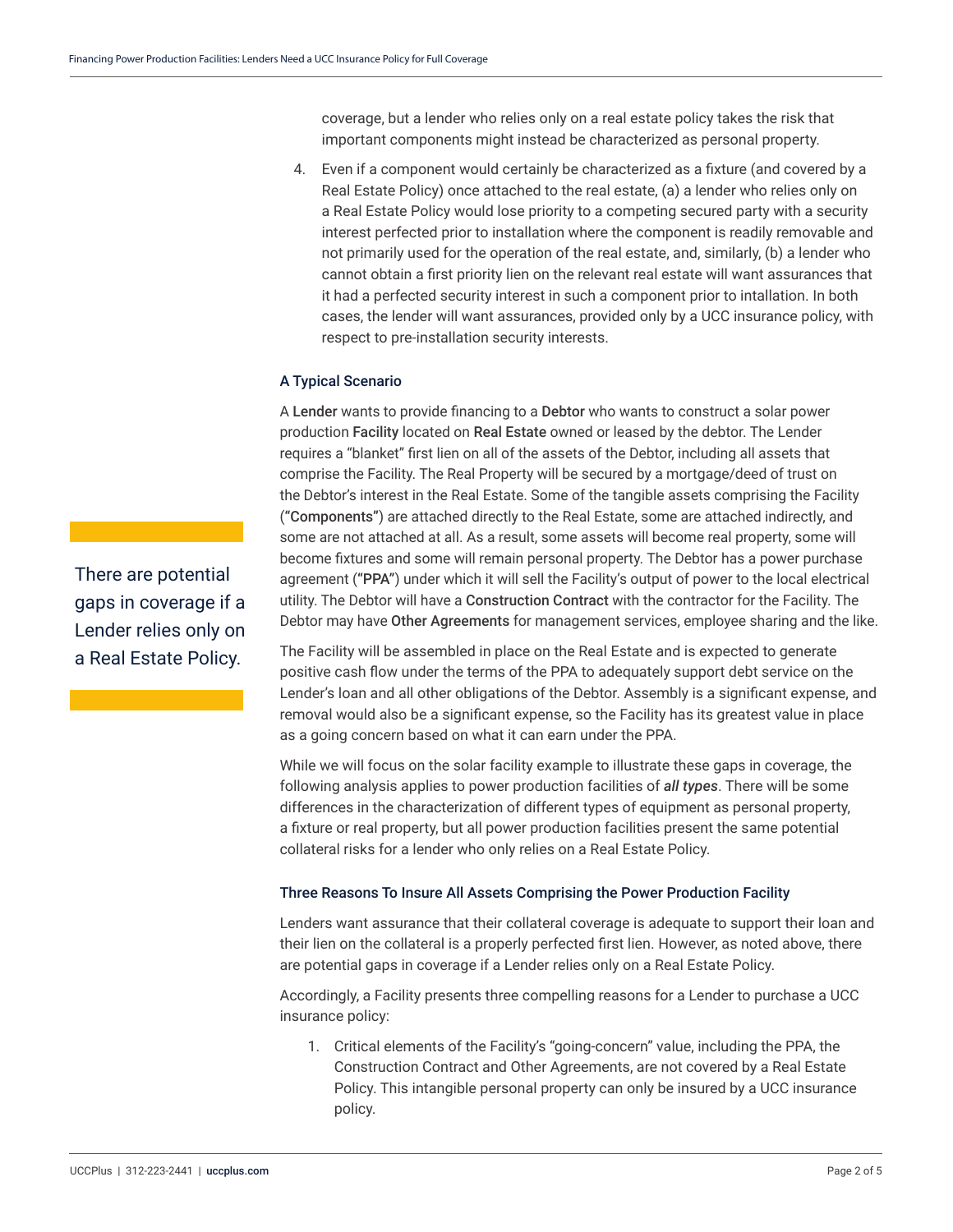The lender will subject itself to the "collateral roulette" risk and... may be without coverage with respect to critical elements of both "inherent" value and "going concern" value of the facility.

- 2. One cannot be certain that all Components of the Facility will be covered by a Real Estate Policy because some might be characterized as personal property. The Lender will subject itself to the "collateral roulette" risk discussed below and, as will be seen, may be without coverage with respect to critical elements of both "inherent" value and "going-concern" value of the Facility.
- 3. The Lender can obtain priority over an owner or encumbrancer of the Real Estate with respect to readily removable items not primarily used in the operation of the real estate, but only if the Lender is perfected by filing under the Uniform Commercial Code ("UCC") before the items become fixtures. It can also protect itself as a Real Estate encumbrancer by being perfected by filing under the UCC before goods become fixtures. These non-fixture filings are not covered by a Real Estate Policy. Note that in these scenarios a bankruptcy trustee would be able to take advantage of a loss of priority under its strong-arm powers.

## Collateral Roulette

Title Policies cover goods that are incorporated into real estate and goods that have become fixtures, but do not cover goods that retain their character as personal property. For a Facility, where Components are attached to the Real Estate by various means and degrees, directly or indirectly, and in many cases are readily removable without damage to the Real Estate, careful analysis is required to determine which Components become real property or fixtures as a result of such attachment.

Although a complete discussion of the law of fixtures is beyond the scope of this article, some key aspects of what is typically a fact-specific analysis are apparent. In general, there must be some degree of attachment to real estate for an item to be a fixture, but readily removable items, where removal does not damage the real estate, may not be treated as fixtures. If the item in question is attached for the purpose of enabling the building to achieve its own function, such as a boiler or an air conditioning system, or if the installation is custom fit to the building (a solar water heater for example), it will more likely be a fixture. Courts also look to the intentions of the parties as expressed in their agreements. In many solar power production facilities built on leased real estate, the lease clearly specifies that the solar panels are not part of the real property and will (and may) be removed upon the termination of the lease.

The vagaries and uncertainties of goods and fixtures are expressed well in a 2011 article on fixtures by Brennan Posner at the Sutherland Asbill law firm. Posner concludes his article with this heading: "Belt and Suspenders Protection is Best". Posner notes that "when collateral consists of goods that might be or become fixtures, 'belt and suspenders' protections should be the creditor's guiding principle. A creditor cannot conclusively determine in many instances whether a good is or is not a fixture and it cannot predict or prevent all circumstances under which that good might become a fixture".

The following table illustrates, by type of property, whether or not any of our compelling reasons for acquiring a UCC insurance policy apply.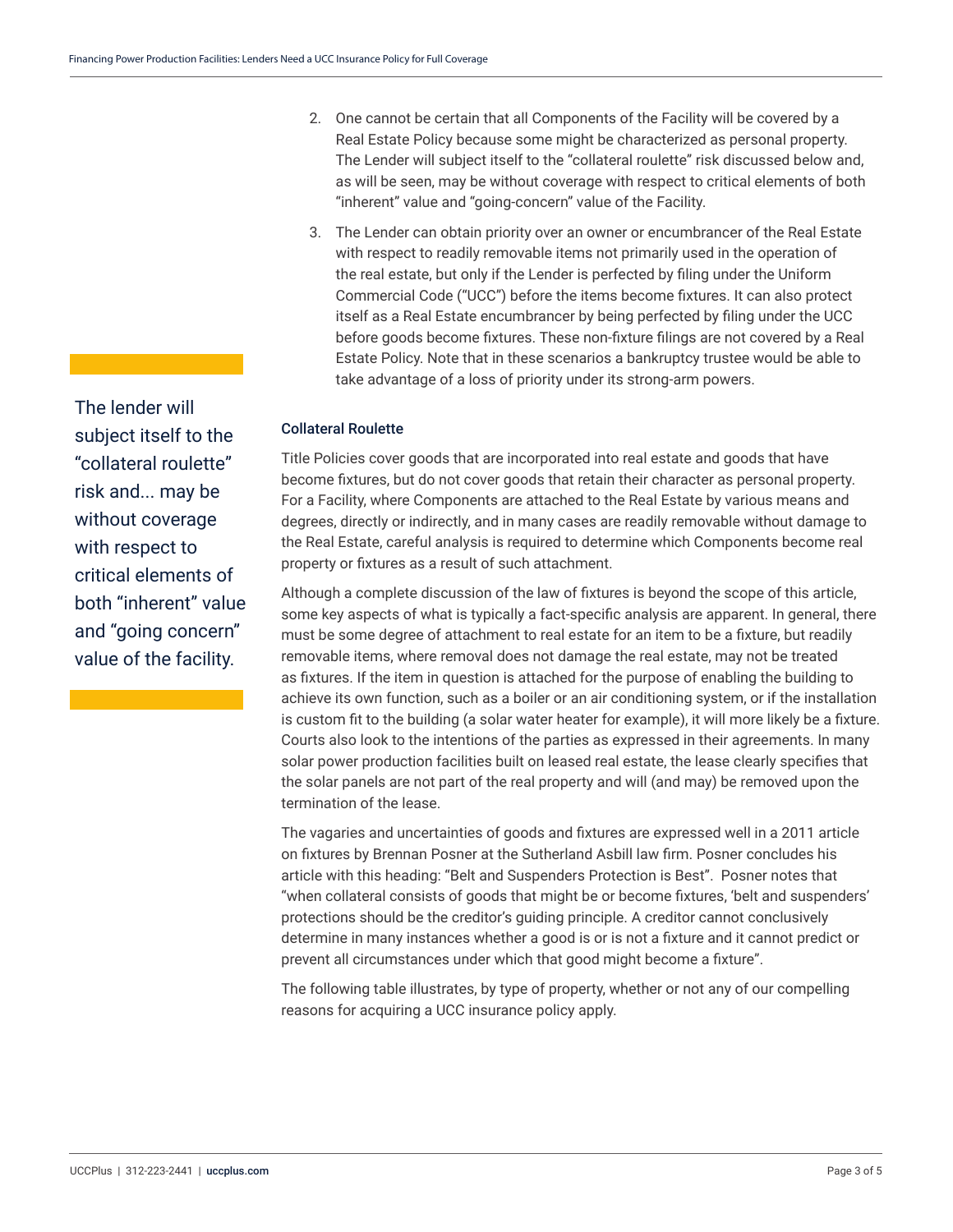# **Collateral Roulette Risks** KEY: The Second Second Second Second Second Second Second Second Second Second Second Second Second Second Second Second Second Second Second Second Second Second Second Second Second Second Sec

| <b>Type of Property</b>                                                                                                                                                                                                                | <b>Character</b>             | <b>Does UCC insurance</b><br>add value?                                        | <b>Collateral Roulette?</b> | <b>Potential Priority</b><br>Loss? |
|----------------------------------------------------------------------------------------------------------------------------------------------------------------------------------------------------------------------------------------|------------------------------|--------------------------------------------------------------------------------|-----------------------------|------------------------------------|
| <b>Fee Simple Real Estate</b>                                                                                                                                                                                                          | Real                         |                                                                                |                             |                                    |
| <b>Leasehold Interest</b>                                                                                                                                                                                                              | Real                         |                                                                                |                             |                                    |
| <b>Building and Related Structured Support</b>                                                                                                                                                                                         | Real                         |                                                                                |                             |                                    |
| <b>Integrated Building-Related Fixtures</b><br>Attachment equipment - not removable<br>without damage - required for the physical<br>operation of the building (HVAC, elevators,<br>brackets, frames, wiring and jacks)                | Real or Fixture <sup>1</sup> |                                                                                |                             |                                    |
| <b>Traditional Building-Related Fixtures</b><br>Attached equipment that relates to building<br>function or essential use (solar water heater,<br>refinery equipment, boilers, elevators, turbine<br>housings, gas or steam generators) | Real, Fixture or<br>Personal | Maybe<br>Complete coverage<br>when coupled with a<br><b>Real Estate Policy</b> |                             |                                    |
| <b>Trade Fixtures</b><br>Attached equipment - readily removable with<br>no or repairable damage (tooling machines,<br>web presses, casino equipment, medical<br>equipment such as MRI, CAT scanners)                                   | <b>Fixture or Personal</b>   |                                                                                |                             |                                    |
| <b>Trade Fixtures (Energy)</b><br>Attached equipment - readily removable<br>(solar panels on a solar farm, solar panels<br>on a roof top - solar panel assemblies, wind<br>turbines)                                                   | <b>Fixture or Personal</b>   |                                                                                |                             |                                    |
| Goods<br>Unattached equipment and inventory                                                                                                                                                                                            | Personal                     |                                                                                |                             |                                    |
| <b>Power Purchase Agreement</b><br>Contract rights and accounts                                                                                                                                                                        | Personal                     |                                                                                |                             |                                    |
| <b>Construction Contract</b><br>Contract rights                                                                                                                                                                                        | Personal                     |                                                                                |                             |                                    |
| <b>Other Agreements</b><br>Employment, management and maintenance<br>contracts                                                                                                                                                         | Personal                     |                                                                                |                             |                                    |
| <b>Project Documents</b><br>Plans and more                                                                                                                                                                                             | Personal                     |                                                                                |                             |                                    |
| <b>Governmental Approvals and Permits</b>                                                                                                                                                                                              | Personal                     |                                                                                |                             |                                    |
| <b>Deposit Accounts and Securities</b><br><b>Accounts</b>                                                                                                                                                                              | Personal                     |                                                                                |                             |                                    |
| <b>Pledged Equity in Debtor</b>                                                                                                                                                                                                        | Personal                     |                                                                                |                             |                                    |

<sup>1</sup>These answers take the uncertainty of the fixture case law into account, but assume a court would not reach a highly unusual outcome.